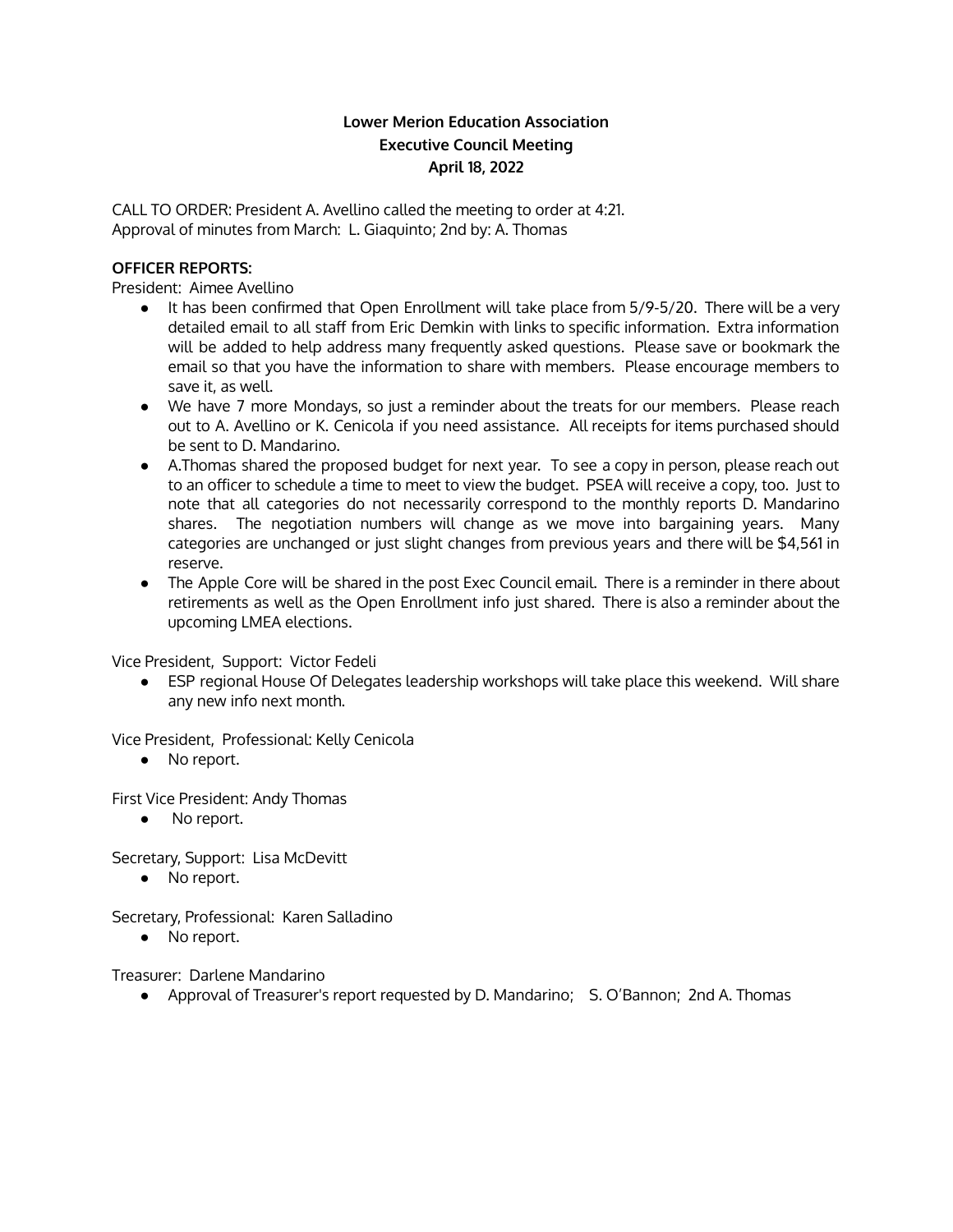## **COMMITTEE REPORTS:**

Outreach: Andria Johnson

● K.Salladino shared on behalf of A. Johnson: please contact A. Johnson if you need promotion or LMEA sponsorship of an event. Also, please send any pictures to A. Johnson to promote on social media.

Constitution:

● No report.

Elections: Kelly Cenicola

● Elections are May 24. Ballot closes at the general membership meeting on 5/18. Positions are posted in the Apple Core. There are plenty of openings for people to get involved, especially as building reps, so please encourage members to consider running for a position in the LMEA.

CNC: Larry Giaquinto & Tom Ricker

● At the last meeting on 3/24, recent negotiations and settlements for other locals in the mid-east region were discussed. Next meeting this Wednesday 4/24

Financial Advisory Committee: Aimee Avellino

● No report.

Health and Safety: Aimee Avellino, Larry Giaquinto

● No report…meeting next week.

Legislation:

● No report.

Minority Affairs Committee: Ato Troop

● No report.

PACE: Andy Thomas

● A. Thomas shared PACE report and a copy will be shared via the Exec Council follow-up email.

PR&R: Victor Fedeli, Andy Thomas

● Just a little change-there was an arbitration hearing on 3/29 and there was testimony and cross-examinations. A second day was scheduled for 6/28 to allow time for prep of the member. Hopefully things will be resolved in time for a report in September.

Social: Lisa McDevitt, Aimee Avellino

● We locked in a date & place for the retirement dinner: June 2nd at 5:00 at Evviva. Please let L. McDevitt know about retirements this year or from the past two years so that they can be invited to the event.

Special Services: Aimee Avellino

● No report.

Sunshine: Debbie Williams

● Please share any news of members in need.

Membership: David Grumbine

● K. Salladino will share information from D. Grumbine in the Executive Council follow-up email.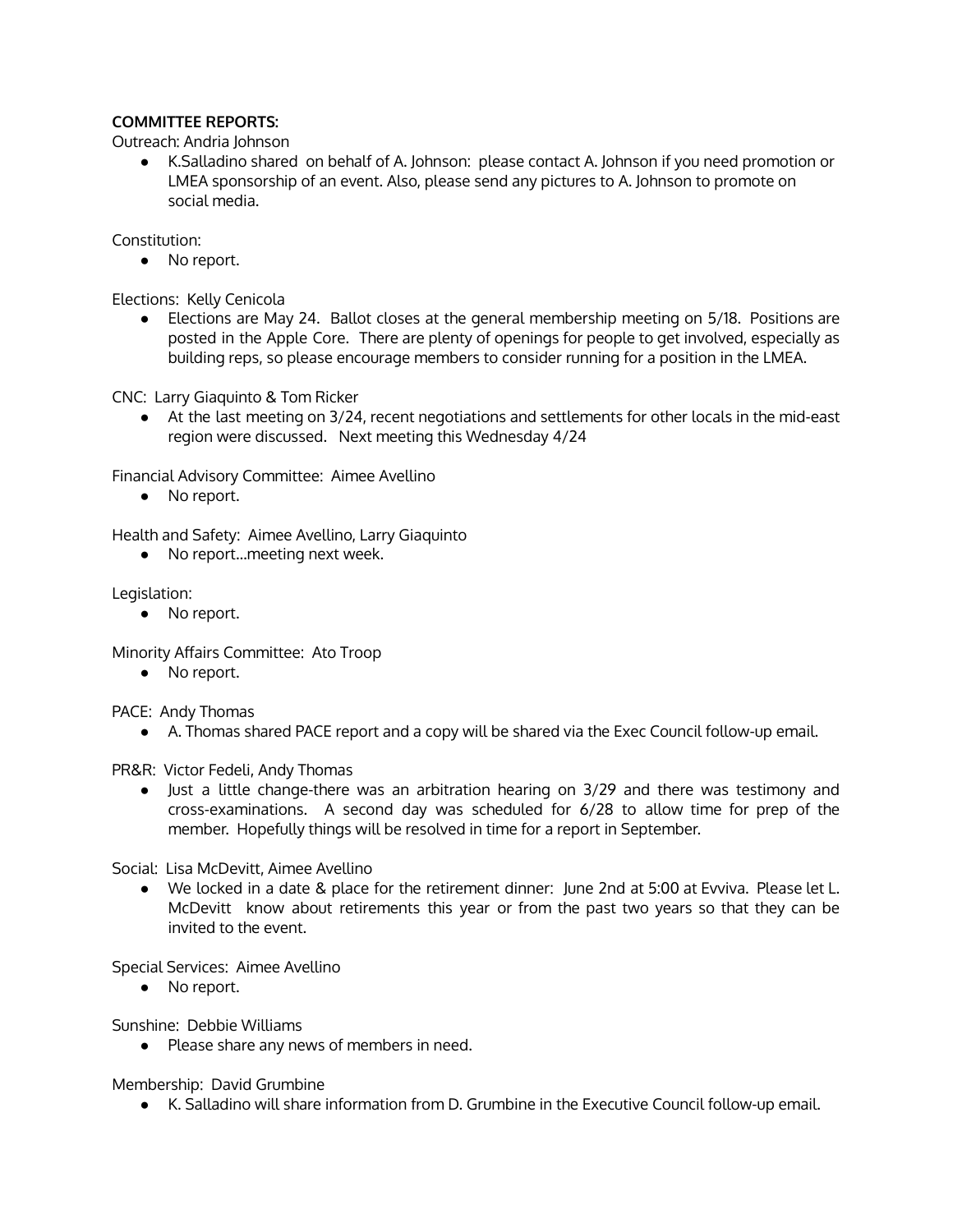## **REPORTS OF THE AD HOC COMMITTEES:**

CARE: Jackie Gaines

● No report.

Education Foundation: Andria Johnson

● K. Salladino shared on behalf of A. Johnson: the foundation is getting a feel for what schools need to determine a purpose. If you have any suggestions, please let A. Johnson know.

#### **BUILDING AND DEPARTMENT REPORTS:**

Administration: Following up on the website being up-to-date-yes it is now up to date. There is a concern that Radnor and other districts are paying per-hour bus drivers more than LM. Also, there is a concern about safety drills not happening at the administration building on a regular basis.

Belmont Hills ES: No report.

Cynwyd ES: No report.

Gladwyne ES: Instrumental music teachers are concerned about a change in payment for morning rehearsal hours…used to be paid starting at 7:10 now it is 7:55. A. Malkin will share an email and A. Avellino will follow-up.

Merion ES: A couple people have concerns about the zooming options continuing as other covid restrictions are removed. A. Avellino, K. Cenicola and V. Fedeli attend the district Health & Safety meetings and those concerns have been raised and will be raised again. Concerns were shared about staff that are moving and only being given 4 boxes. There are also concerns about out-of-pocket expenses for those that are moving. A. Thomas shared that the district planned for four boxes per teacher, but not every teacher may need four boxes, so maybe people can share. Also, A. Thomas suggested reaching out to the building principal for assistance. A. Thomas also noted that the district will not move personal items, like a couch.

Penn Valley ES: No report.

Penn Wynne ES: No report.

Bala Cynwyd MS: No report.

Welsh Valley MS: No report.

Harriton HS: No report.

Lower Merion HS: One concern was shared about student mental health issues and how the counselors' and psychologists' workloads have increased during the past two years.

Building & Grounds: No report.

Transportation: No report, but V. Fedeli shared that there will be a meeting next week to discuss the Accident Review Board.

At Large Reps: No report.